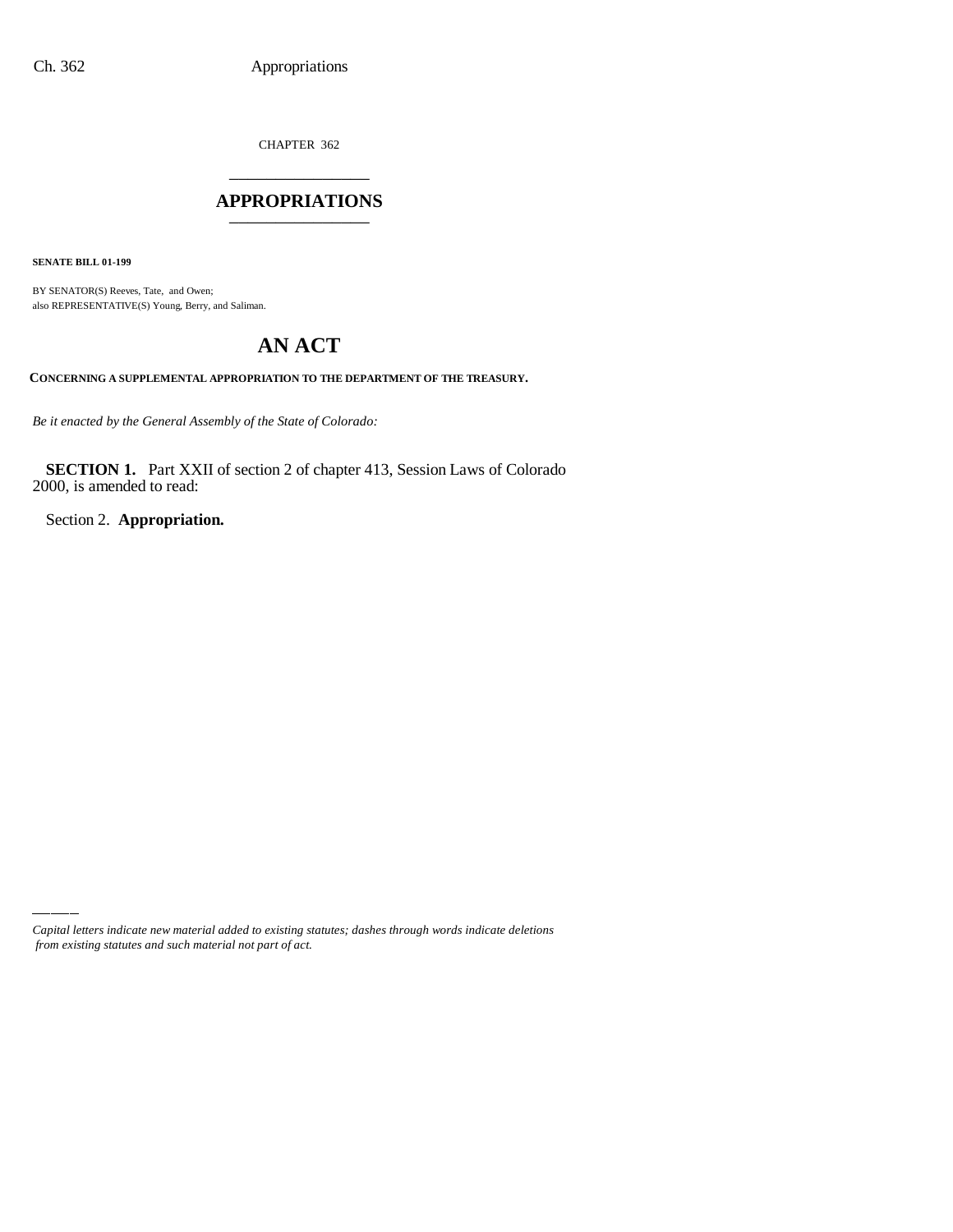## Ch. 362 Appropriations

|                 |              |                | APPROPRIATION FROM |              |               |                |  |
|-----------------|--------------|----------------|--------------------|--------------|---------------|----------------|--|
|                 |              |                | <b>GENERAL</b>     |              | CASH          |                |  |
| ITEM &          |              | <b>GENERAL</b> | <b>FUND</b>        | CASH         | <b>FUNDS</b>  | <b>FEDERAL</b> |  |
| <b>SUBTOTAL</b> | <b>TOTAL</b> | <b>FUND</b>    | <b>EXEMPT</b>      | <b>FUNDS</b> | <b>EXEMPT</b> | <b>FUNDS</b>   |  |
|                 |              |                |                    |              |               |                |  |

**PART XXII DEPARTMENT OF THE TREASURY**

## **(1) ADMINISTRATION234**

| <b>Personal Services</b>                                          | 975,230      |  |
|-------------------------------------------------------------------|--------------|--|
|                                                                   | $(16.0$ FTE) |  |
| Health, Life, and Dental                                          | 45,645       |  |
| Short-term Disability                                             | 487          |  |
| <b>Salary Survey</b>                                              | 61,129       |  |
| Anniversary Increases                                             | 13.975       |  |
| <b>Operating Expenses</b>                                         | 128,797      |  |
| <b>Information Technology</b><br>Asset Maintenance <sup>235</sup> | 14,300       |  |
| Legal Services for 338 500                                        |              |  |
| hours                                                             | 18.864       |  |
|                                                                   | 26.541       |  |
| Purchase of Services from                                         |              |  |
| Computer Center                                                   | 2.000        |  |
|                                                                   |              |  |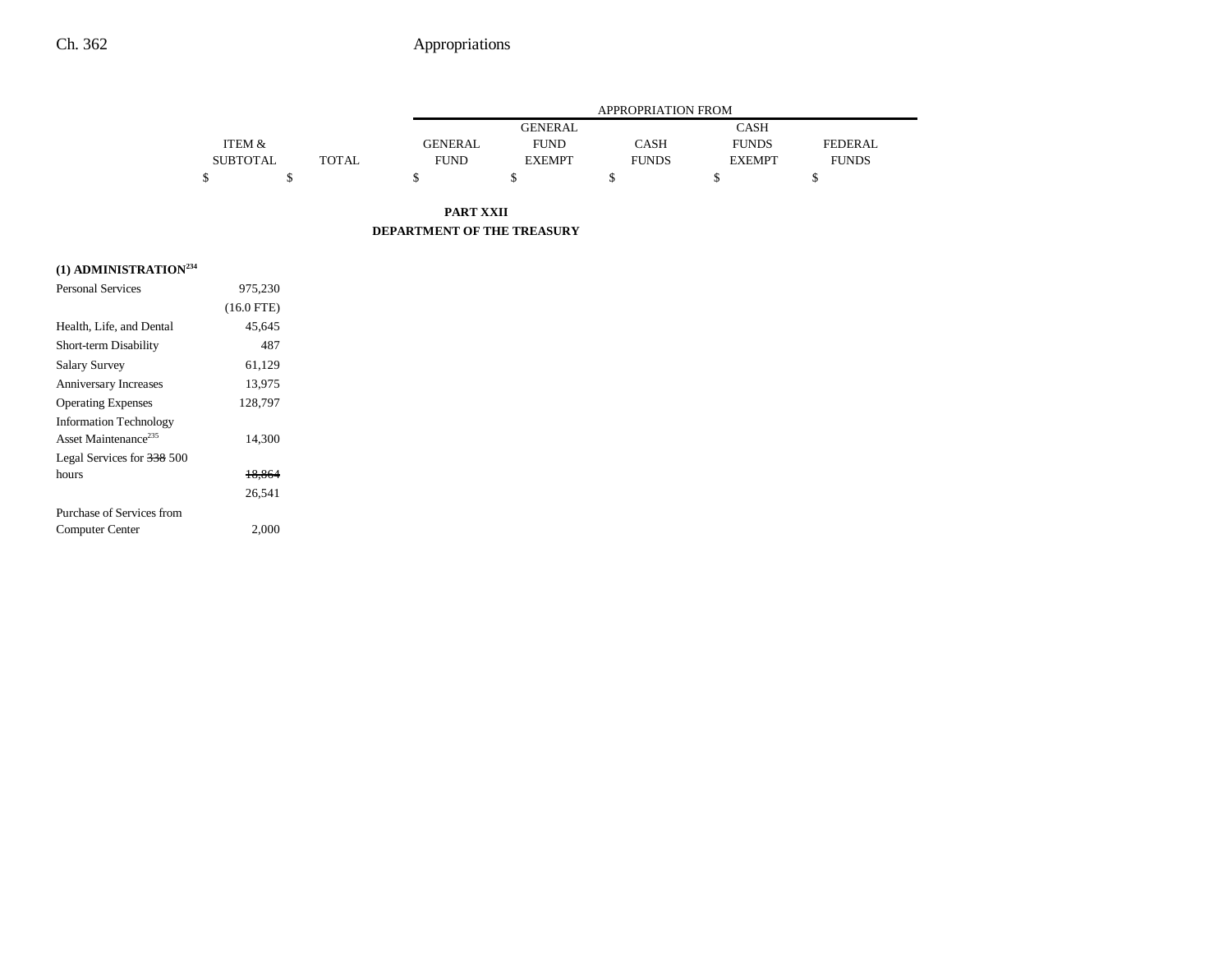| Payment to Risk         |                 |                      |                      |
|-------------------------|-----------------|----------------------|----------------------|
| Management and Property |                 |                      |                      |
| Funds                   | 2,060           |                      |                      |
| Capitol Complex Leased  |                 |                      |                      |
| Space                   | 37.486          |                      |                      |
| Discretionary Fund      | $5,000^{\rm a}$ |                      |                      |
|                         |                 | <del>1,304,973</del> | <del>1,304,973</del> |
|                         |                 | 1,312,650            | 1,312,650            |

<sup>a</sup> This amount is included for purposes of complying with the limitation on state fiscal year spending imposed by Article X, Section 20 of the State Constitution. This amount is continuously appropriated by a permanent statute or constitutional provision and is not subject to the limitation on General Fund appropriations as set forth in Section 24-75-201.1, C.R.S.

## **(2) SPECIAL PURPOSE**

| County Costs Pursuant to       |           |         |                    |
|--------------------------------|-----------|---------|--------------------|
| Section $39-3.5-106(1)$ ,      |           |         |                    |
| C.R.S.                         |           | 355.913 | <del>355.913</del> |
|                                |           | 340,933 | 340,933            |
|                                |           |         |                    |
| (3) UNCLAIMED PROPERTY PROGRAM |           |         |                    |
| <b>Personal Services</b>       | 495,776   |         |                    |
|                                | (9.0 FTE) |         |                    |

| $(9.0$ FTE) |         |         |
|-------------|---------|---------|
| 181,658     |         |         |
| 52.221      |         |         |
|             | 729.655 | 729,655 |
|             |         |         |

## **(4) FIRE AND POLICE PENSION ASSOCIATION236**

Ch. 362 Appropriations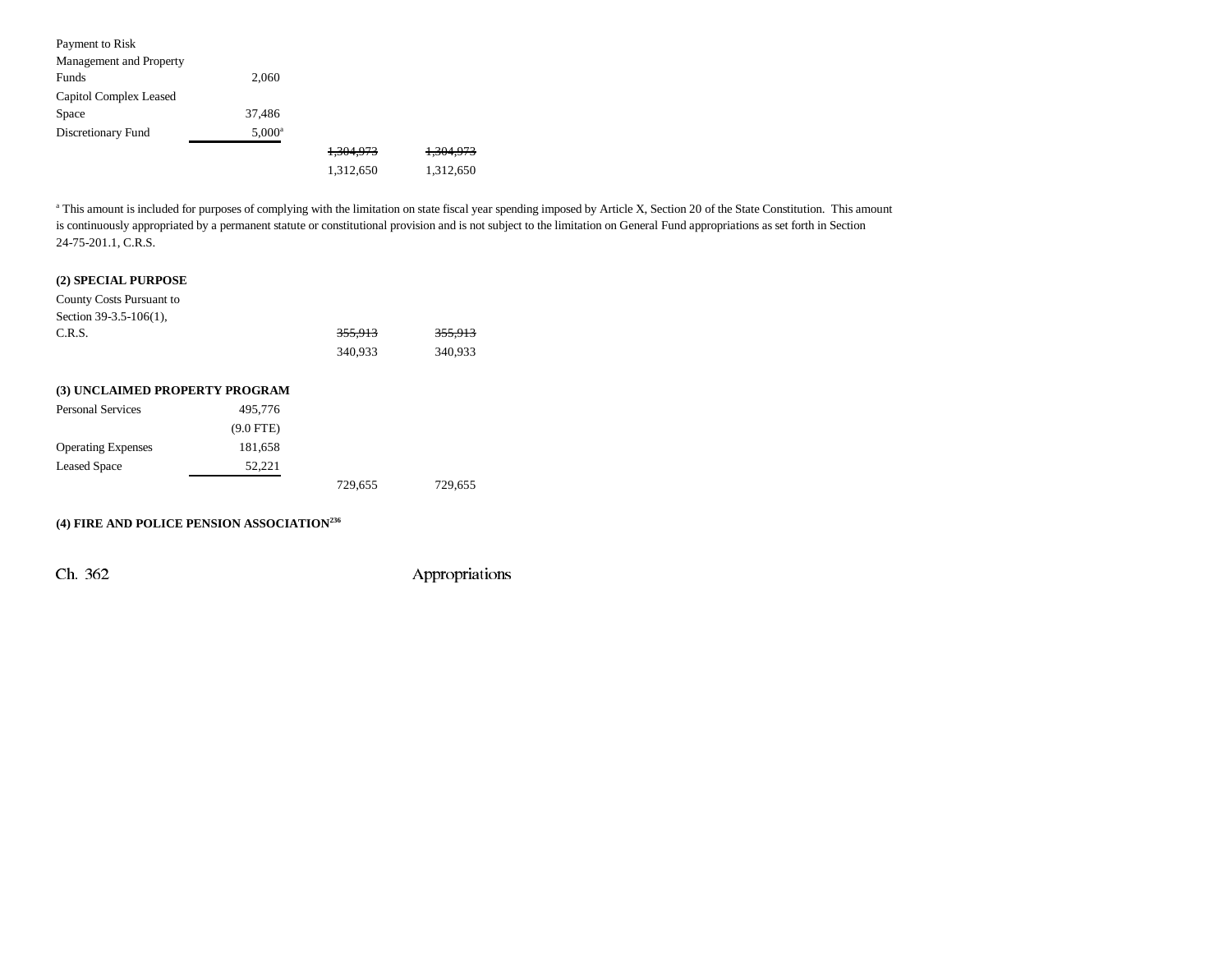## Ch. 362 Appropriations

|                                        |                           |              | <b>APPROPRIATION FROM</b>     |                                                |                             |                                              |                                |
|----------------------------------------|---------------------------|--------------|-------------------------------|------------------------------------------------|-----------------------------|----------------------------------------------|--------------------------------|
|                                        | ITEM &<br><b>SUBTOTAL</b> | <b>TOTAL</b> | <b>GENERAL</b><br><b>FUND</b> | <b>GENERAL</b><br><b>FUND</b><br><b>EXEMPT</b> | <b>CASH</b><br><b>FUNDS</b> | <b>CASH</b><br><b>FUNDS</b><br><b>EXEMPT</b> | <b>FEDERAL</b><br><b>FUNDS</b> |
|                                        | \$                        | \$           | \$                            | \$                                             | \$                          | \$                                           | \$                             |
|                                        |                           |              |                               |                                                |                             |                                              |                                |
|                                        |                           |              |                               |                                                |                             |                                              |                                |
| Unfunded Liability - Old<br>Hire Plans | 25,321,079                |              |                               |                                                |                             |                                              |                                |
| Volunteer Firefighter                  |                           |              |                               |                                                |                             |                                              |                                |
| <b>Retirement Plans</b>                | 3,337,722                 |              |                               |                                                |                             |                                              |                                |
|                                        | 3,412,102                 |              |                               |                                                |                             |                                              |                                |
| Volunteer Death and                    |                           |              |                               |                                                |                             |                                              |                                |
| Disability                             | 30,000                    |              |                               |                                                |                             |                                              |                                |
|                                        |                           | 28,688,801   | 28,688,801*                   |                                                |                             |                                              |                                |
|                                        |                           | 28,763,181   | 28,763,181 <sup>a</sup>       |                                                |                             |                                              |                                |

<sup>a</sup> This amount is included for purposes of complying with the limitation on state fiscal year spending imposed by Article X, Section 20 of the State Constitution. This amount is continuously appropriated by a permanent statute or constitutional provision and is not subject to the limitation on General Fund appropriations as set forth in Section 24-75-201.1, C.R.S.

### **(5) APPROPRIATED**

**COUNTIES**

149,500,000<sup>a</sup> 149,500,000<sup>a</sup>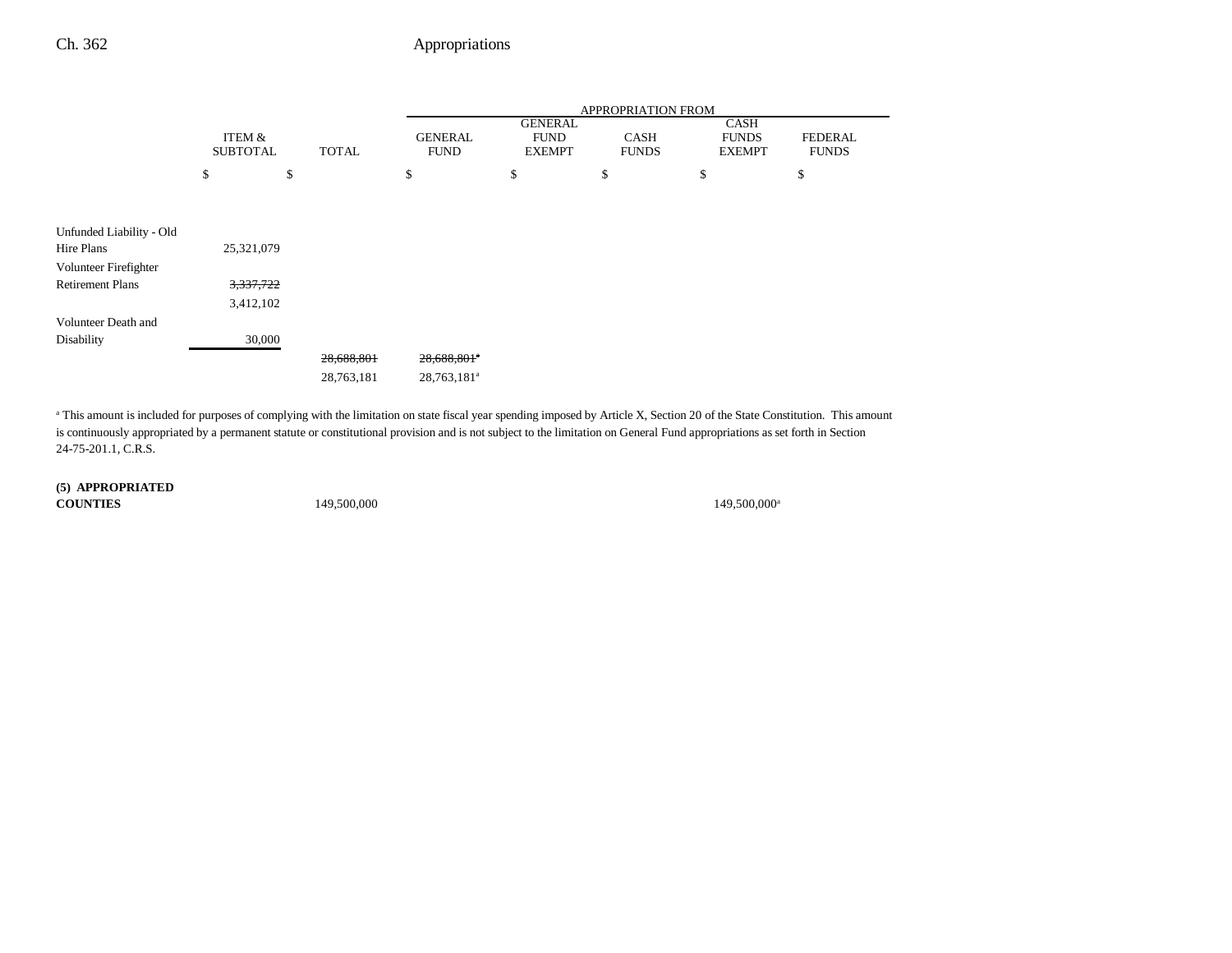<sup>a</sup> This amount represents the funds given to counties pursuant to Section 43-4-207, C.R.S. For purposes of complying with the limitation on state fiscal year spending imposed by Article X, Section 20 of the State Constitution, these moneys are included for informational purposes as they are appropriated by a permanent statute or constitutional provision.

#### **(6) APPROPRIATED MUNICIPALITIES**

 $95,500,000$  95,500,000 95,500,000 95,500,000 95,500,000 95,500,000 95,500,000 95,500,000 95,500,000 95,500,000 95,500,000 95,500,000 95,500,000 95,500,000 95,500,000 95,500,000 95,500,000 95,500,000 95,500,000 95,500,000

<sup>a</sup> This amount represents the funds given to municipalities pursuant to Section 43-4-208, C.R.S. For purposes of complying with the limitation on state fiscal year spending imposed by Article X, Section 20 of the State Constitution, these moneys are included for informational purposes as they are appropriated by a permanent statute or constitutional provision.

# **TOTALS PART XXII**

**(TREASURY)<sup>5,6</sup>** \$276,079,342 \$31,079,342<sup>a</sup> \$31,079,342<sup>a</sup> \$215,000,000<sup>b</sup> \$276,146,419 \$31,146,419<sup>a</sup>

<sup>a</sup> Of this amount, \$28,688,801 \$28,763,181 is included as information for purposes of complying with the limitation on state fiscal year spending imposed by Article X, Section 20 of the State Constitution. As this amount is continuously appropriated by a permanent statute or constitutional provision, it is not subject to the limitation on General Fund appropriations as set forth in Section 24-75-201.1, C.R.S.

<sup>b</sup> This amount is distributed to counties and municipalities from the Highway Users Tax Fund pursuant to Sections 43-4-207 and 43-4-208, C.R.S. For purposes of complying with the limitation on state fiscal year spending imposed by Article X, Section 20 of the State Constitution, these moneys are included for informational purposes as they are appropriated by a permanent statute or constitutional provision.

**FOOTNOTES** -- The following statements are referenced to the numbered footnotes throughout section 2.

5 (Governor lined through this provision. See L. 2000, p. 2752.)

Ch. 362 Appropriations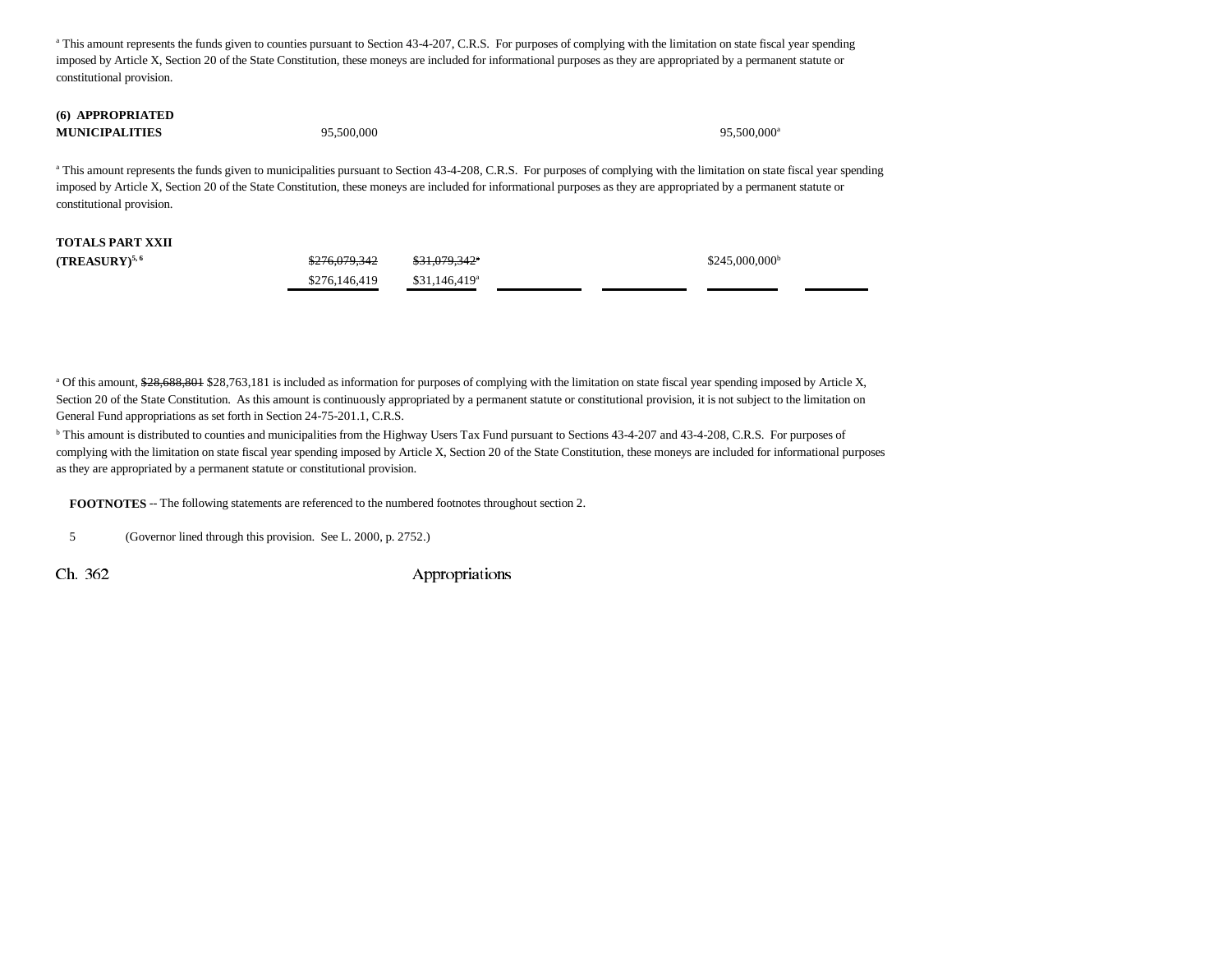## Ch. 362 Appropriations

|                 |       | APPROPRIATION FROM |                |              |               |              |
|-----------------|-------|--------------------|----------------|--------------|---------------|--------------|
|                 |       |                    | <b>GENERAL</b> |              | CASH          |              |
| ITEM &          |       | <b>GENERAL</b>     | <b>FUND</b>    | CASH         | <b>FUNDS</b>  | FEDERAL      |
| <b>SUBTOTAL</b> | TOTAL | <b>FUND</b>        | <b>EXEMPT</b>  | <b>FUNDS</b> | <b>EXEMPT</b> | <b>FUNDS</b> |
| ሖ               |       |                    |                |              |               |              |

- 6 All Departments, Totals -- The General Assembly requests that copies of all reports requested in other footnotes contained in this act be delivered to the Joint Budget Committee and the majority and minority leadership in each house of the General Assembly. Each principal department of the state shall produce its rules in an electronic format that is suitable for public access through electronic means. Such rules in such format shall be submitted to the Office of Legislative Legal Services for publishing on the Internet. It is the intent of the General Assembly that this be done within existing resources.
- 234 Department of the Treasury, Administration -- The Department is requested to submit an annual report to the Joint Budget Committee on the performance of the state's investments. The report should include comparisons to relevant benchmarks and a detailed discussion of the benchmarks. This report should be submitted as a part of the Department's annual budget request.
- 235 Department of Treasury, Administration, Information Technology Asset Maintenance -- The Department is requested to submit a report to the Joint Budget Committee by November 1, 2000, detailing how the information technology replacement plan funded in this line item has impacted Department operations.
- 236 Department of the Treasury, Fire and Police Pension Association --These appropriations represent estimates of state payments required pursuant to Section 31-30-1112, C.R.S. The Fire and Police Pension Association is requested to include its state funding request for each of the programs supported by state payments in the annual budget request of the Department of the Treasury, including a narrative explanation of each program and a justification for each requested amount. Also, the Association is requested to submit an annual report of operations and investments for state supported programs to the Joint Budget Committee by January 15 of each year.

**SECTION 2. Safety clause.** The general assembly hereby finds, determines, and declares that this act is necessary for the immediate